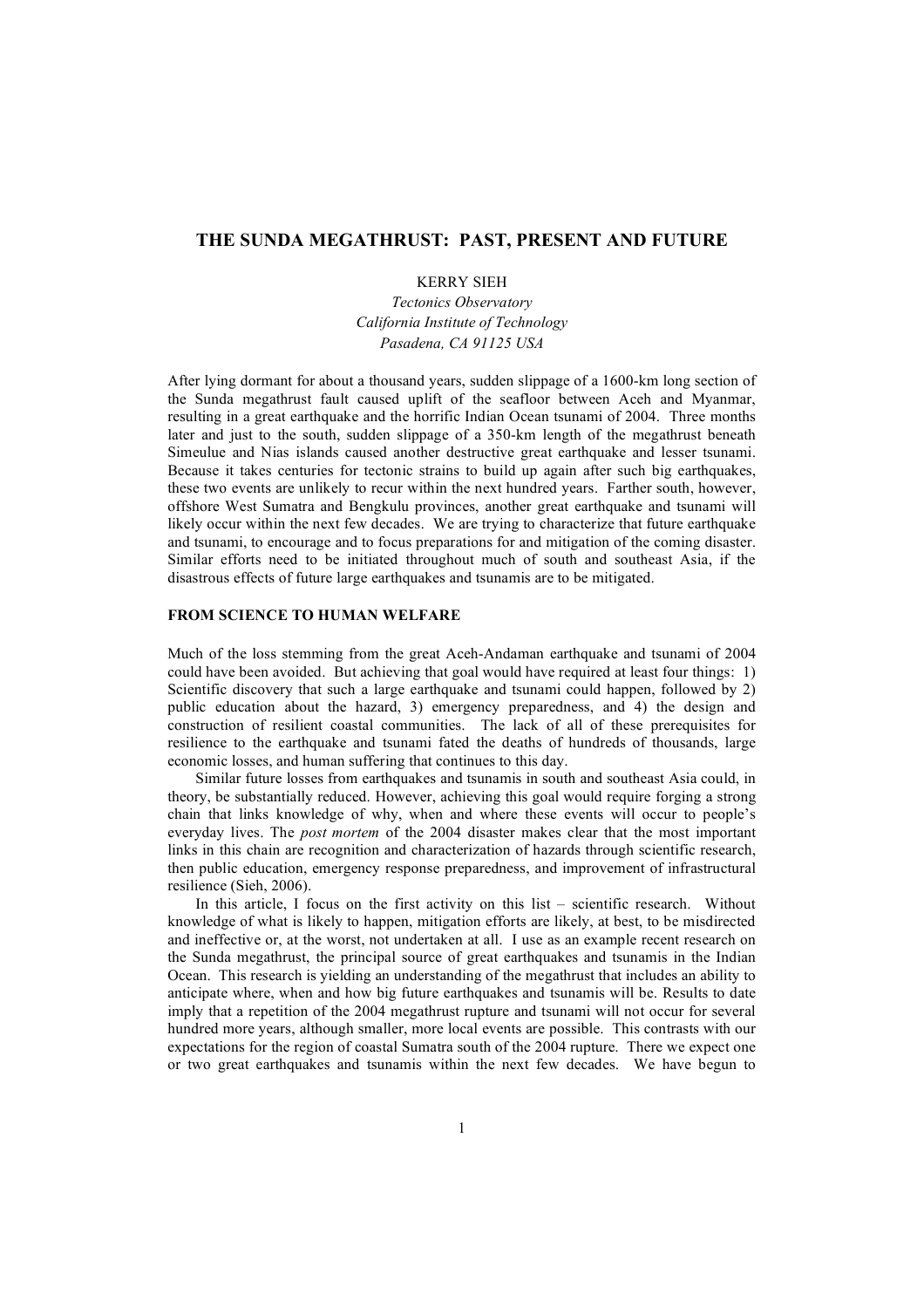calculate the characteristics of plausible tsunamis for that section, as a guide for emergency preparedness, public education, and land-use planning. Modest efforts by NGOs and local government to mitigate this threat are now underway in West Sumatra province.

The Sumatran example I illustrate, below, demonstrates that scientists have the tools to understand the natural threats to south and southeast Asian communities. I conclude, however, that in most places scientists do not have the public and governmental support necessary to employ those tools effectively. As a result, tragedies like the 2004 tsunami come as great surprises. Moreover, the other important links in the hazard-mitigation chain -- public education, emergency response preparedness and infrastructural resilience – do not occupy a prominent place on most agendas. Maintenance of this *status quo* throughout south and southeast Asia will prove tragic and expensive, for without strong chains from scientific discovery to mitigation, other events as profoundly disturbing to human well-being as the 2004 tsunami will strike in the coming century.

### **EARTHQUAKE AND TSUNAMI BASICS**

Most great earthquakes occur at subduction zones—those zones of convergence between the Earth's tectonic plates, where one is slowly sliding under the other. The contact surfaces between the two plates are known as megathrust faults. These resemble the thrust faults that are found, for example, under the cities of Los Angeles and Tehran, but are vastly larger. The Sunda megathrust runs south from Bangladesh, curving around the western and southern flanks of Sumatra, Java, Bali and eastern Indonesia to northwestern Australia – all together a length of about 5500 km. Other Asian megathrusts exist offshore of the Philippines, Taiwan, Japan, and southeastern China. The biggest on-land megathrust traverses from Pakistan through India and Nepal, a distance of 2500 km along the southern side of the Himalayan mountain range.

Megathrusts commonly run from deep trenches on the ocean floor under the margins of continents. The fact that they lie under water introduces a second hazard beyond the shaking caused by the earthquake itself; the rupture may suddenly displace a large volume of the overlying ocean, thereby triggering a tsunami. This is a wave that radiates out from the site of the strongest shaking, rapidly crosses the open ocean, and comes ashore tens to thousands of kilometers away as a series of waves and surges that can be many meters to even tens of meters in height. It is ironic that any one location, great subduction earthquakes and tsunamis occur at such long intervals that there is seldom any collective memory of previous events or alertness to future potential hazards.

Figure 1 shows the basic mechanism of megathrust earthquakes and how they produce tsunamis. At the contact between the two plates, one plate (the Indian and Australian plates in this case) subducts beneath the other plate (the Sunda plate). The contact between the plates is the megathrust, a gently sloping surface that descends from a deep ocean trench for several hundred kilometers into the Earth. Over the centuries between earthquakes, this megathrust remains locked so the relative motion between the two plates expresses itself not as a movement at the interface itself, but as a gradually increasing strain or deformation of the Earth's crust surrounding it. Specifically, the advance of the subducting Indian and Australian plates causes the overlying Sunda plate to shorten and bow downward in the region above the megathrust, and thus it accumulates energy like a compressed spring or diving board (Figure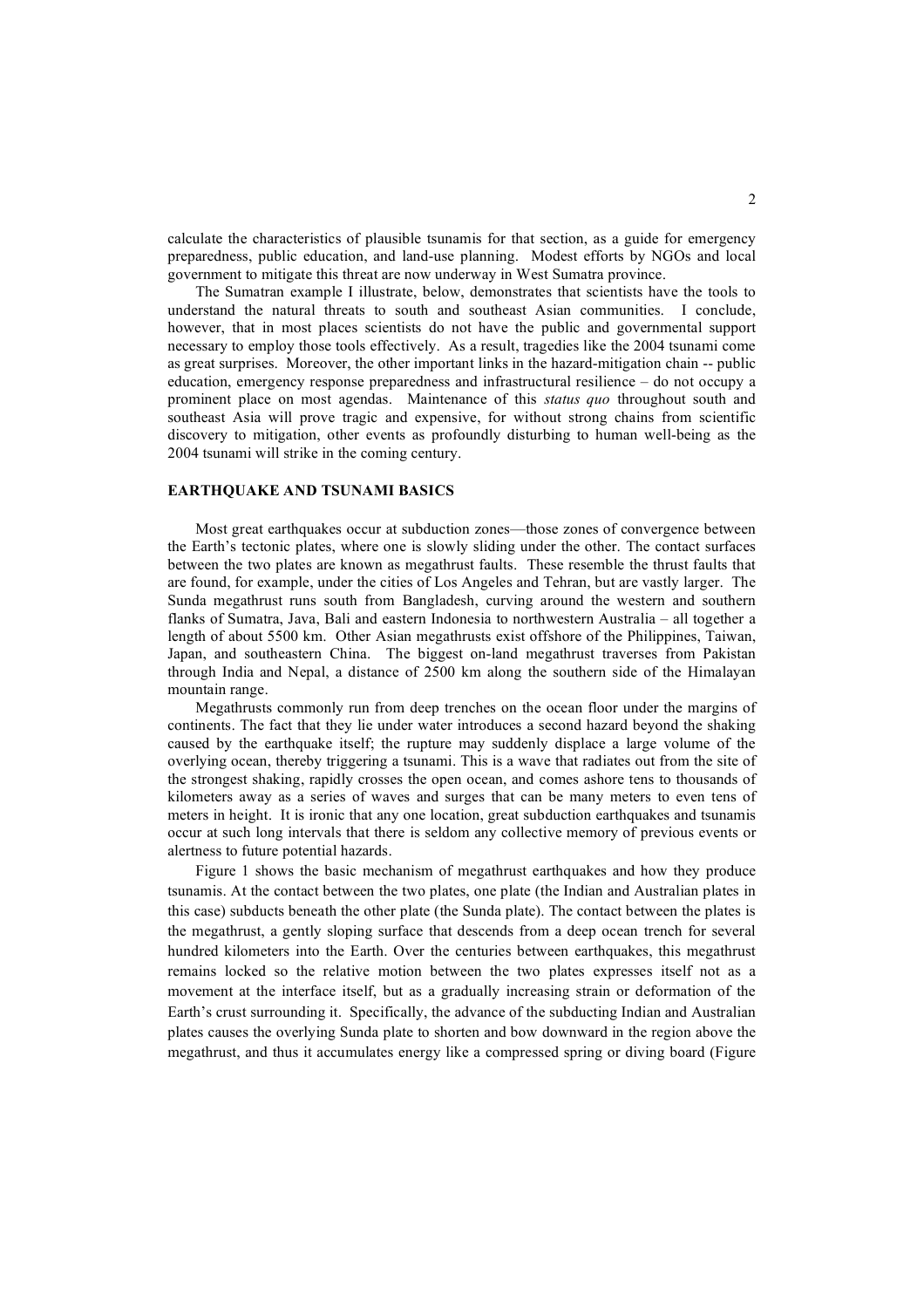

1b). When the accumulating stresses exceed the ability of the interface to withstand them, a

rupture occurs; the Indian and Australian plates lurch forward and downward (by up to 10 m in case of the 2005 earthquake), and the Sunda plate lurches back to its original, 'relaxed' position (Figure 1c). In doing so, the surface of the Sunda plate drops back to its original elevation. The lurching motion of the Sunda plate delivers a 'kick' to the overlying ocean, thus triggering a tsunami.

Figure 1. Idealized cross-section through the Sumatran plate boundary shows the accumulation and relief of strains associated with subduction. (a) Relationship of subducting plate (left) to overriding plate (right). The thick red line indicates the locked part of the megathrust between the two plates. (b) Since the megathrust is locked along this shallow portion, the over-riding block is squeezed and dragged downward in the decades to centuries leading up to a large earthquake. (c) Sudden relief of strains accumulated over centuries results in a large earthquake, uplift of the islands and a tsunami.

## **PAST GREAT SUMATRAN EARTHQUAKES AND TSUNAMIS**

## **2004 and 2005**

The Sunda megathrust is the plane of contact between the Indian/Australian oceanic plates descending beneath the Sunda plate; the two descending plates are moving north–northeast with respect to the Sunda plate at a rate of about 50 mm per year (Figure 2). Rupture of a 1600-km length of the megathrust caused the great magnitude 9.2 earthquake of 26 December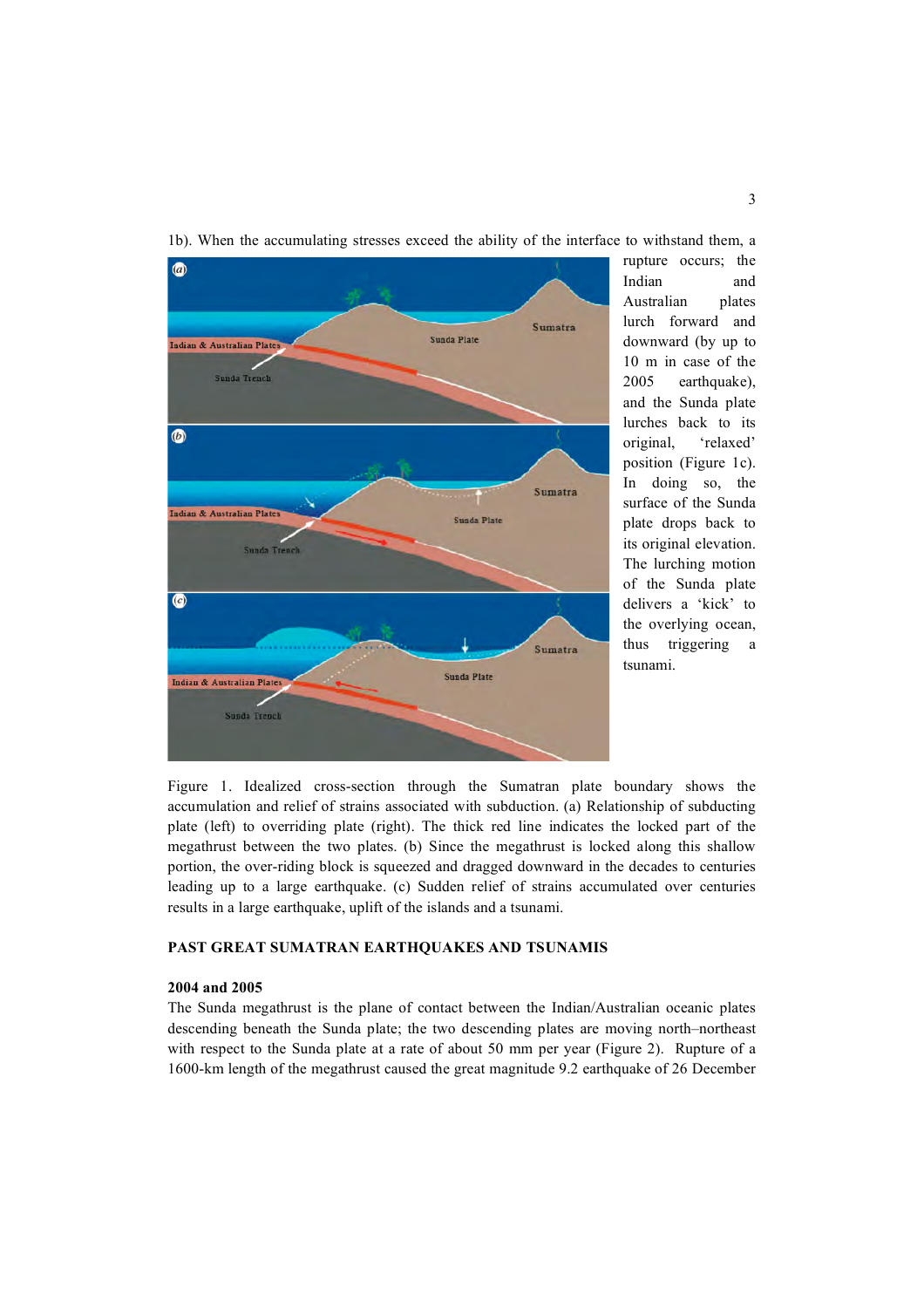![](_page_3_Figure_0.jpeg)

2004. Tens of meters of sudden slip relieved centuries of slowly accumulating strain across

the plate boundary. Movement of GPS monuments and uplift and subsidence of corals show that slip on the megathrust ranged as high as about 20 m offshore Aceh and the Nicobar islands (Subarya et al., 2006; Chlieh et al., in review). The uplift of the seafloor caused by the slippages ranged as high as about 6 meters. Measurement of uplifted coral reefs on Simeulue island, above the southern end of the rupture (Figure 3) showed that the megathrust beneath that part of the island had slipped about 10 meters. It was these uplifts that caused the great tsunami.

Figure 2. Setting and sources of the great 2004, 2005 and earlier earthquakes. The pink patches overlie those sections of the megathrust that have failed during large earthquakes.

![](_page_3_Picture_4.jpeg)

Figure 3. Aerial photograph of the western tip of Simeulue island shows uplift of the fringing coral reef, evidence that the megathrust 25 km below the island slipped about 10 meters during the 2004 earthquake.

A second great earthquake occurred 3 months later, on 28 March 2005. In this magnitude 8.7 event, rupture of the subduction megathrust extended southward an additional 350 km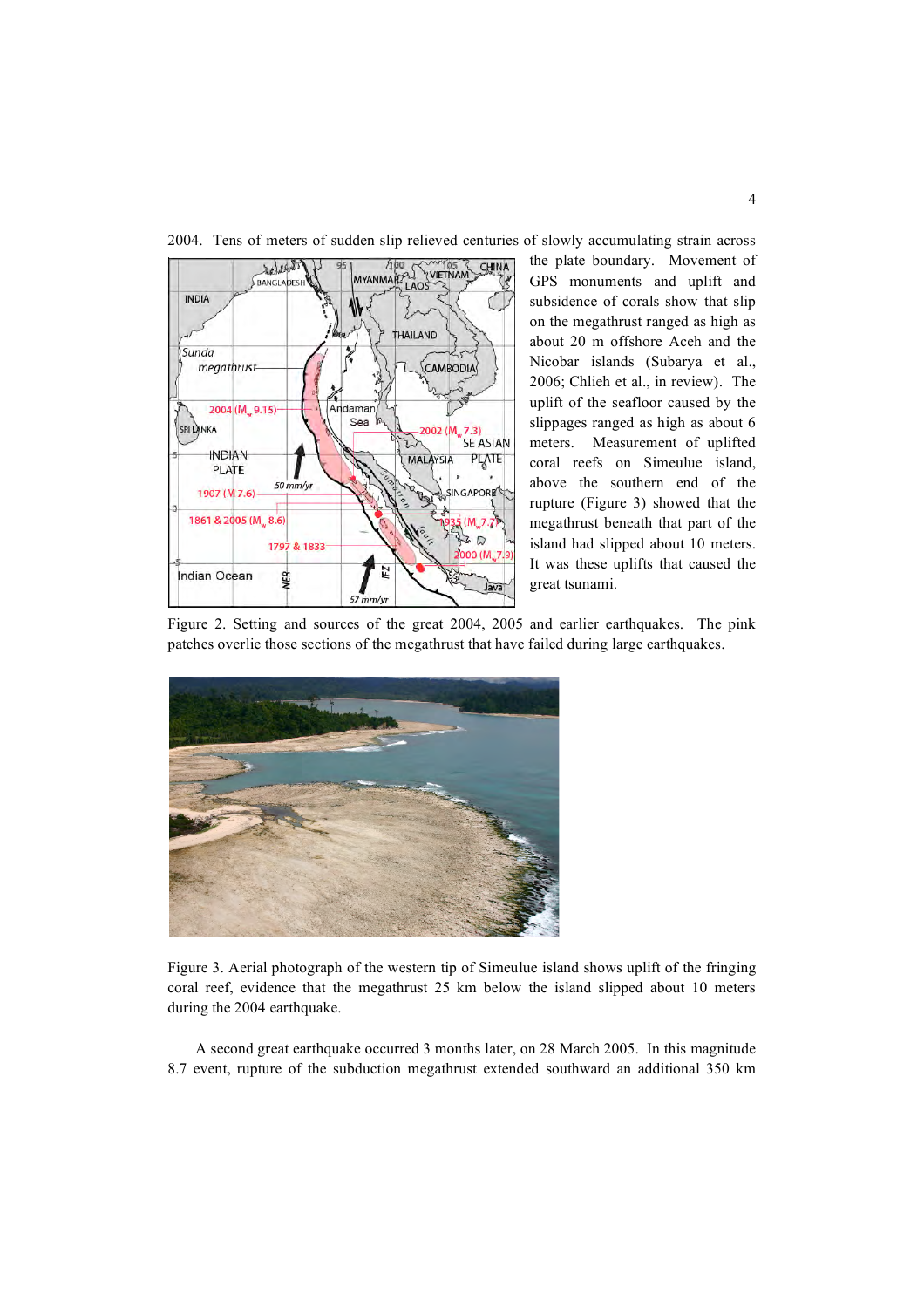beyond the southern end of the 2004 rupture (Briggs et al., 2006). Once again, the pattern of movement of GPS monuments and corals allowed us to determine the length, depth and slippage on the megathrust. The combined length of the 2004 and 2005 ruptures is enormous -- about 1900 km. This is roughly the distance from Kuala Lumpur to Bali or Singapore to Hanoi.

### **1797 and 1833**

There are also historical accounts of great earthquakes on the sectors of the megathrust to the south of the 2004 and 2005 events, but the accounts are too sparse to tell us much about the details of these large ancient earthquakes. Fortunately, however, we have been able to use corals to characterize in detail these events of 1797 and 1833 (Natawidjaja et al., 2006). Moreover, we have used modern GPS geodesy to measure the current accumulations of strain that are building toward the next big megathrust failures.

We have learned enough about these great earthquakes, previous prehistorical earthquakes, and current rates of strain accumulation to make meaningful assessments of the future, including plausible effects of future tsunamis. This region has, we believe, a high likelihood of generating a great earthquake within the next few decades—probably within the lifetimes of children now living along its coastlines. The tsunami that follows the earthquake will probably devastate the coastal cities, towns and villages of this part of western Sumatra, as well as the offshore islands. Tens or hundreds or thousands of people will die in this event, and the damage suffered will have effects for decades following, unless actions to reduce the scale of the disaster significantly begin now and are sustained over the coming decades.

Most of what we know about this dangerous section of the Sunda megathrust has come to us from paleoseismic and geodetic research. To study the old earthquakes, we have turned to a biological rather than a geological record—a record kept by the large coral colonies that are common on the fringing reefs of the offshore islands west of the Sumatran mainland. Coral organisms cannot much tolerate exposure to the air. Thus, the colonies grow upward from their base as far as the waterline (specifically, up to the lowest low-tide level in a given year), after which growth continues only sideways. Once it reaches the waterline, it can only grow outward, forming a pancake-like colony, or "microatoll." If a microatoll is growing in a location that is experiencing cyclic changes in elevation related to the earthquake cycle, as described above, then these changes in elevation will be experienced by the microatoll as changes in the local water level—sinking of the Earth's crust will be experienced as a rise in water level and vice versa. If an earthquake is accompanied by dropping of the crust, the top of the microatoll will drop beneath the water level, and as a result it will be able to grow upward for several years without restraint, until it reaches the water level again. If the crust is rising, the microatoll will actually die back, if the rise is enough to lift the top of the microatoll out of the water (Figure 4a).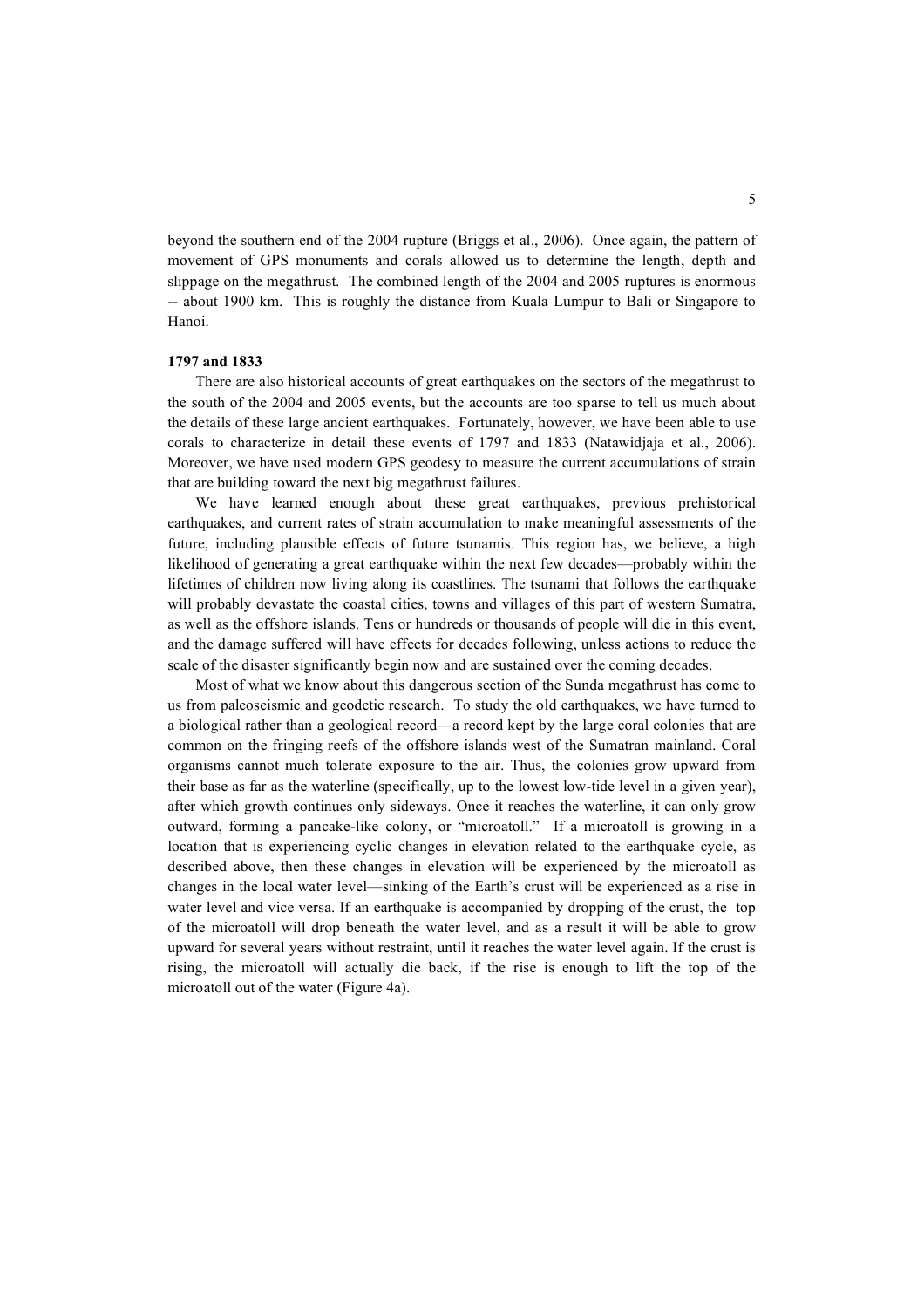![](_page_5_Picture_0.jpeg)

Figure 4. (a) Certain species of massive coral record changes in sea level, because they cannot grow above the sea surface. In this idealized cross-section through a coral colony, annual growth rings show it has grown up to sea level in 5 years. At year 7, it rose during an earthquake so the top of the coral was exposed above the sea and died. In the subsequent 5 years, the coral continued to grow outward below the new sea level. (b) This coral on Simeulue island was mostly submerged below the sea until a foreshock of the great 2004 earthquake occurred in 2002. Uplift of about 15 cm during that M 7.3 earthquake caused the central perimeter of the head (indicated by the double arrow) to die. Two years of growth of the portion still below the sea ensued, but the remainder of the head died after uplift during the giant 2004 earthquake.

With the help of underwater chainsaws, we take slab-like cross-sections of the microatolls. In these cross-sections, we can see annual growth rings, analogous to the growth rings of trees. By counting these rings, as well as by applying a radiometric dating technique, we can reconstruct the entire history of a microatoll's growth, which may extend back for well over a century. Furthermore, dead microatolls can be found that record even earlier histories. From these histories, we can deduce the dates of earthquakes reaching back for several centuries. By putting together the histories obtained from microatolls at many different locations, we can often reconstruct the extent and nature of the ruptures that caused the individual earthquakes and thus obtain an estimate of their magnitudes.

From our analysis of the 1797 and 1833 events, we see that they resulted from rupture of adjacent, slightly overlapping sectors of the megathrust, southeast of the rupture that caused the March 2005 earthquake (Figure 5).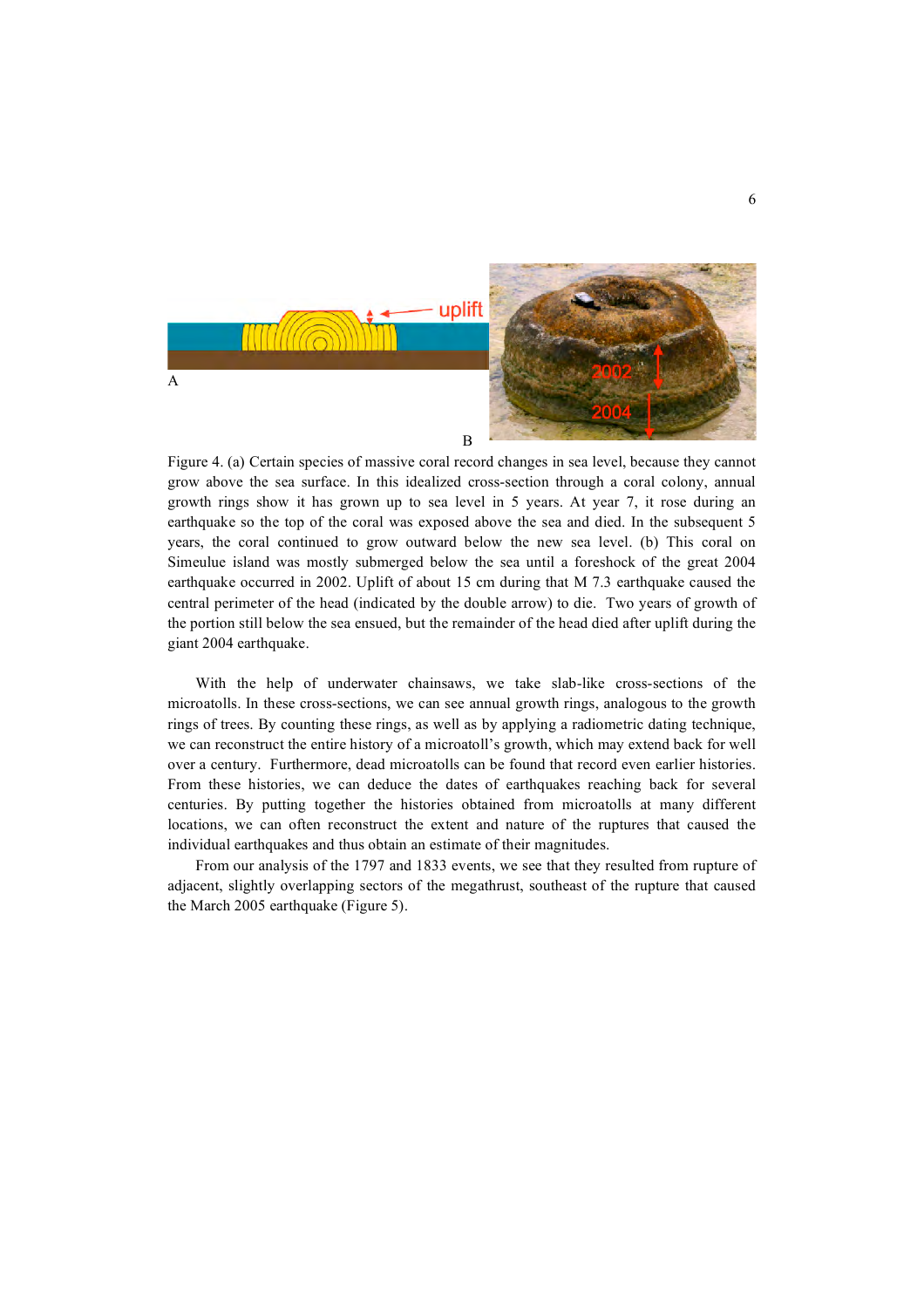![](_page_6_Picture_0.jpeg)

Figure 5. Great megathrust ruptures occurred in 1797 and 1833 in central western Sumatra (beneath the colored patches). Coral microatolls on the islands above the ruptures help us constrain the extent and magnitude of the two events (Natawidjaja et al., 2006). The southern extent of the 1833 rupture is poorly constrained, but the size of the earthquake was probably between 8.7 and 8.9. A repetition of rupture of these sections of the megathrust now threatens about a million inhabitants of western coastal Sumatra. The Sumatran fault, which runs through the highlands of Sumatra and through Banda Aceh, the devastated capital of Aceh province, also poses a risk to Sumatrans (Sieh and Natawidjaja, 2000; Nalbant et al., 2005). BA, Banda Aceh; AB, Air Bangis; P, Padang; B, Bengkulu.

## **FUTURE SUMATRAN MEGATHRUST EARTHQUAKES AND TSUNAMIS**

Starting in 2002, we added geodesy to our bag of scientific tools by beginning the installation a network of continuously monitored GPS stations in Sumatra. We have set up 27 of these stations so far, most of them on the offshore islands, only 20 km or so above the megathrust, but also a few on the mainland (Figure 6). This network detects with high precisions current motions of the Sumatran crust. Most of the stations transmit their data to us via satellites, so we can monitor the data daily. The GPS data allow us to follow the ongoing slow deformations of the Earth's crust that go on between earthquakes—in fact, they are better than the microatolls in that they record motions in both the vertical *and* horizontal directions. In addition, they detect the sudden displacements associated with the earthquakes themselves, such as the December 2004 and March 2005 events (Briggs et al., 2006).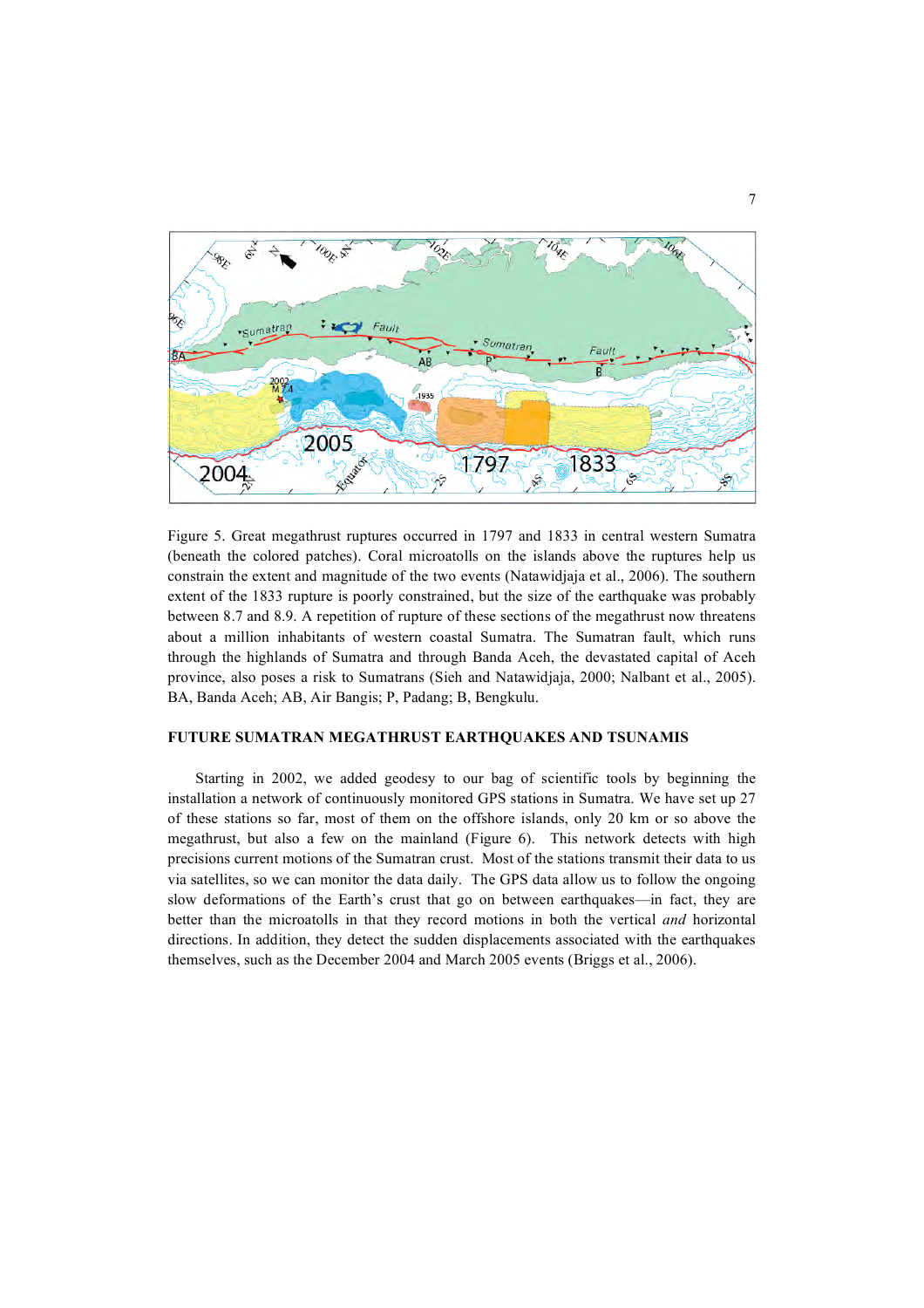![](_page_7_Figure_0.jpeg)

Figure 6. The Sumatran GPS Array currently consists of 27 continuously recording GPS stations. Stations from the Equator north continue to show rapid adjustments to the great earthquakes of 2004 and 2005; large vectors pointing southwestward reflect after-slip on the megathrust throughout the year after the 2005 earthquake (Hsu et al., 2006). Stations south of the Equator show ongoing accumulations of strain that will be suddenly released during future great earthquakes there. Vectors from these stations show that the Mentawai islands and southern mainland coast are still squeezing because of the locking of the underlying megathrust. Corals show that this has been going on since at least the mid-20<sup>th</sup> century, and in all likelihood strains have been accumulating since the great earthquake of 1833.

#### **North of the Equator**

There is no historical record of an event comparable to the 2004 Aceh–Andaman earthquake. This is hardly surprising because, at the rate of steady plate convergence, it would have taken hundreds of years to accumulate enough strain to be relieved by the tens of meters of slip that occurred in 2004. Archeological evidence on the east coast of India, in fact, suggests that the penultimate great tsunami occurred about a thousand years ago (Rajendran et al., 2007).

In contrast, the 2005 earthquake appears to have an historical precedent 140 years earlier, in 1861 (Newcomb and McCann, 1987). This 140-year interval is almost precisely the interval one would expect, given the average amount of slip that occurred in 2005 (6 m) and the rate of convergence of the plates there (45 mm/yr). Even though this interval between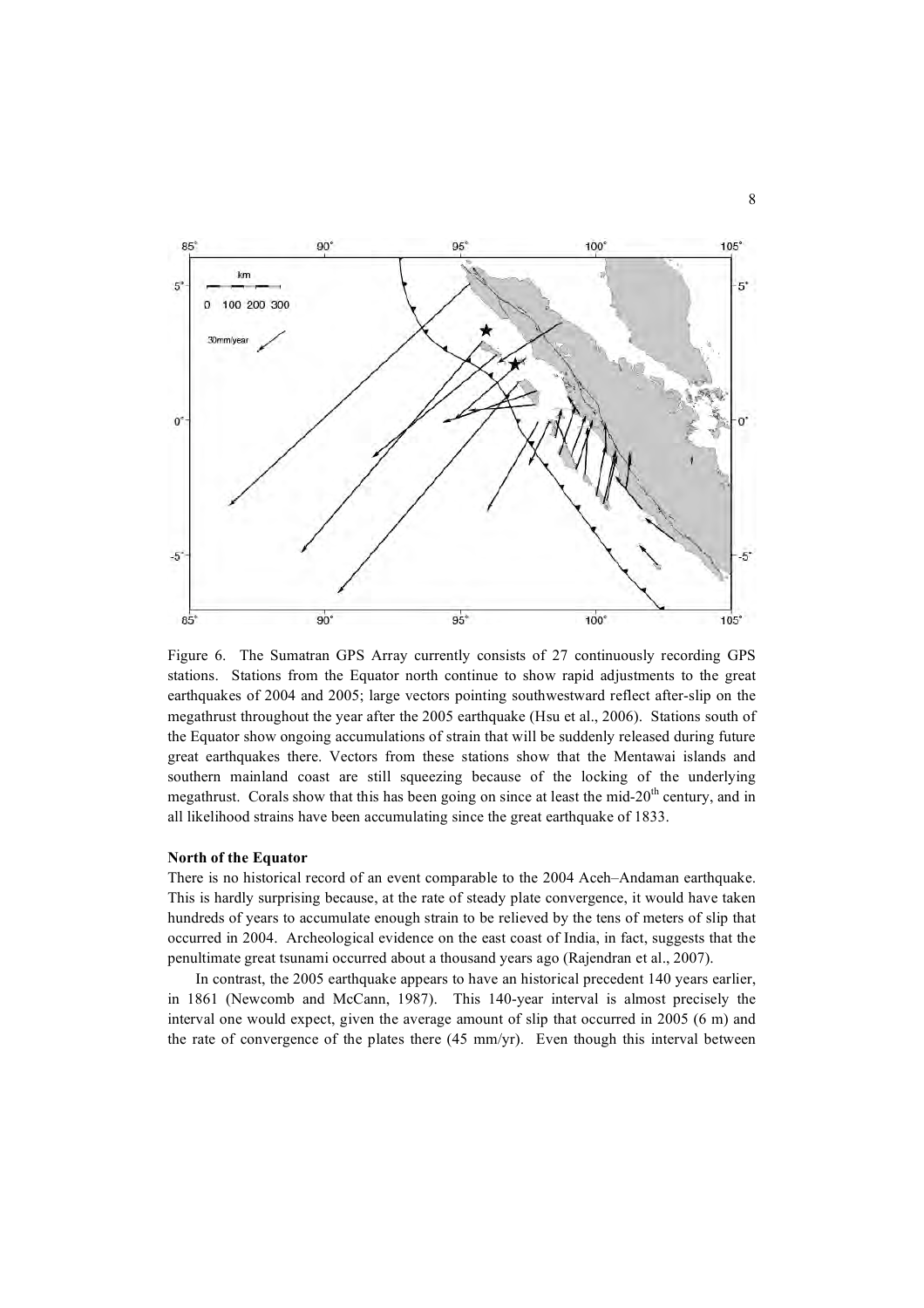quakes is far shorter than the many hundreds of years between 2004-like earthquakes, it seems that a repeat of the great 2005 earthquake is very unlikely within the next hundred years.

There is another type of earthquake, however, that may pose a risk to coastal residents of Nias and Simeulue. In 1907, an earthquake of modest magnitude (7.6, according to Gutenberg and Richter, 1954), produced a tsunami on the west coasts of those islands that was far higher there than the tsunamis of 2004 or 2005. In fact, it was recollection of this tsunami that motivated people on Simeulue and Nias islands to flee to the hills after the 2004 and 2005 earthquakes -- an action that ensured their survival. The source of the infamous 1907 tsunami is debated. Two sources, both west of the islands, are plausible: Sudden rupture of the shallowest part of the megathrust, which has been creeping rapidly since the 2005 earthquake (Hsu et al., 2006; Tilmann et al., 2006), or rupture of a fault west of the Sunda trench on the oceanic seafloor. Recent mapping of bathymetry by our German colleagues (Schauer et al., 2006) shows that the oceanic seafloor is broken by numerous normal faults as it bends in preparation for descent into the subduction zone. Both of these sources must be regarded as potential sources of a locally damaging tsunami in the century.

#### **South of the Equator**

The question now arises, whether the sector of the megathrust south of the Equator has been squeezed enough since 1797 and 1833 for it to rupture again in the near future. Evidently, it was not yet at the tipping point in 2004 or 2005, for if it had been, the March 2005 rupture would not have stopped where it did—it would have carried on southward past the Equator.

We can gain a better idea of where this sector lies in its cycle by examining its history over the past several earthquake cycles, as revealed in the coral records. These records show that uplifts as large as those in 1797 and 1833 also occurred in the late  $14<sup>th</sup>$  century and in the century centered on AD 1600. Thus it appears that great earthquakes (or earthquake couplets, as in 1797 and 1833) occur about every two centuries. This implies that we are in the last years or decades of the current dormant period and that another great earthquake is likely to occur in the near future, where 'near' means not necessarily weeks or months or even years, but a few decades. The great earthquake could happen tomorrow or 30 years from now, but it is not likely to be delayed much beyond the next few decades.

Many residents of coastal western Sumatra are aware of this potential, because they have been told of our research. The March 2005 earthquake was followed by a cluster of moderate earthquakes whose epicenters were far to the south of the rupture, right in the region where a future rupture of the Mentawai segment is anticipated. These moderate earthquakes caused many people to flee the coastal city of Padang.

### **Estimating tsunamis south of the Equator**

What would happen if the section of the megathrust south of the Equator were to rupture suddenly? First, significant damage and loss of life would likely be caused by the earthquake, itself, particularly because many local buildings are inadequate to withstand the several minutes of strong shaking that would occur. But what about tsunamis?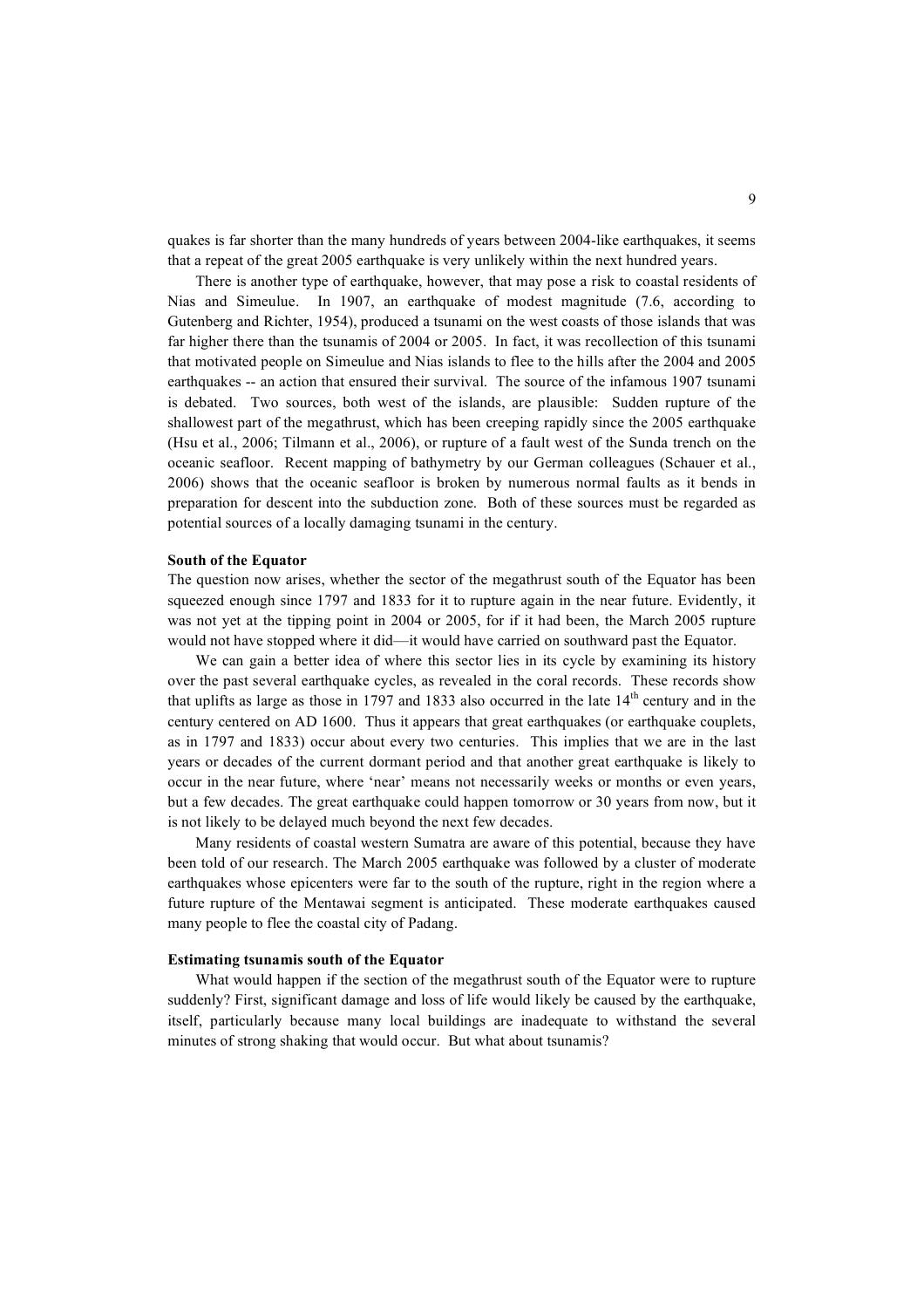In 1797 Padang was a tiny English colonial settlement 1–2 km upstream from the coast on the banks of a small river. The tsunami ran up the river, and according to contemporary accounts it seized a 150-ton English sailing vessel that was moored near the river mouth, carried it up the river and deposited it over the river bank in the middle of town. That would have required an overland flow depth of several meters (Natawidjaja et al., 2006). Padang is now a city of about 800 000 people that occupies nearly all of the first few kilometers from the coastline (Figure 7a) – clearly the effects of a 1797-sized tsunami today would be horrific. The 1833 earthquake was likewise followed by a destructive tsunami, but it had less effect at Padang, which lay beyond the very northern end of the rupture zone. However, it did destroy the waterfront at Bengkulu, about 400 km to the south. Then a tiny settlement, Bengkulu now has a population of about 300 000. Altogether, there are more than a million individuals exposed to future megathrust earthquakes and tsunamis in Bengkulu, Padang and the other coastal cities, towns and villages of western Sumatra.

![](_page_9_Picture_1.jpeg)

Figure 7. (a) Padang is now a sprawling city of about 800 000 people. Most of the town is less than 10 m above sea level. (b) Many smaller towns and villages along the western coast of Sumatra will also be inundated by future tsunamis. The town of Air Bangis, near the Equator, has begun to prepare for the possibility.

To date, the modest yet laudable post-2004 efforts by local NGOs and local government to mitigate tsunami hazard in Padang and the surrounding region (http://multiply.com/i/xqeWVamMRpEvgXAiTyIvjw) have relied on simple assumptions about future tsunamis. They have assumed that land lower than 5 m above sea level is dangerous, land between 5 and 10 m above sea level is relatively safe and that land above 10 m is safe. More-precise information from scientists is sorely needed to aid in mitigation efforts.

To assess the specific effects of future tsunamis along this part of the coast, one needs to start with a plausible set of sources, that is, reasonable ruptures on the megathrust that produce uplift of the seafloor. Then one must calculate the effects of the uplift of the seafloor on the sea itself. We have made an initial attempt at this (Borrero et al., 2006). First, we calculated the on-land effects of the 1797 and 1833 tsunamis, using the slips implied by the coral uplift during those earthquakes. The results were comparable to the sparse historical record of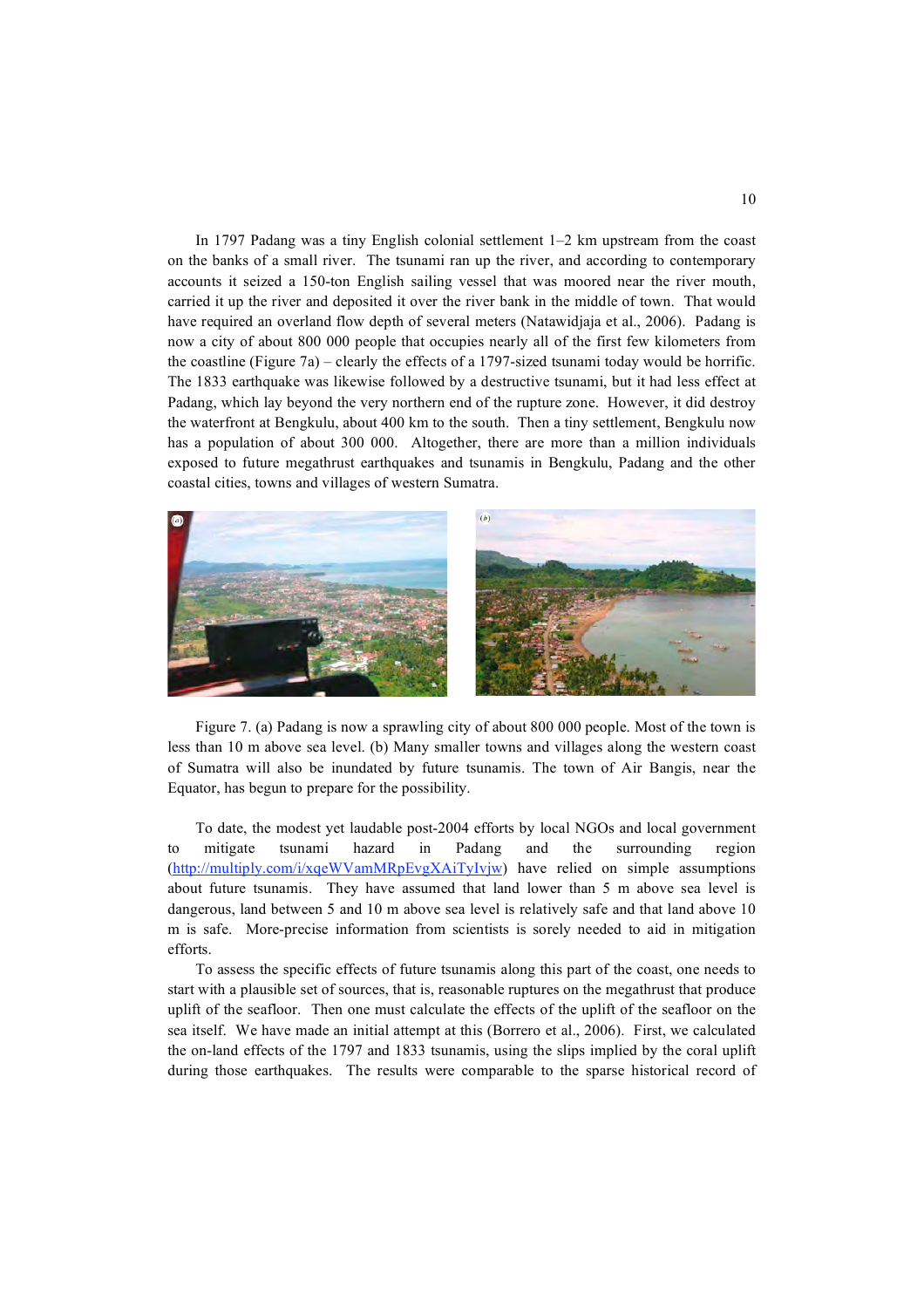tsunami inundation and overland flow depths during those events. Armed with this success, we then calculated the effects for two plausible future scenarios: In one case, the entire 700 km length of the megathrust breaks, with  $10 \text{ m}$  of slip – an amount similar to that of the 2005 Nias-Simeulue earthquake, north of the Equator. In the other case, slip is 20 m along this 700 km length – an amount similar to that of the 2004 Aceh-Andaman earthquake (Figure 8). The latter scenario can be considered a plausible worst-case scenario. In that case, a 700-km long welt several meters high develops on the sea surface west of the Mentawai islands (Figure 8f). That welt spreads southwestward into the Indian Ocean and northeastward to the Sumatran

![](_page_10_Figure_1.jpeg)

coast.

Results of the models imply that much of the Sumatran coast south of the Equator would suffer destructive waves. At Padang and Bengkulu the first cresting waves would strike about a half hour after the beginning of the earthquake (Figure 9). Bengkulu, unprotected by large offshore islands, experiences one longlasting initial cresting wave, several meters high. By contrast, Padang experiences a set of three slightly smaller waves in that same time period, because the sea has to pass through the straits between large offshore islands on its journey to the city. Note that large waves also hit more than two hours after the earthquake. These are "edge" waves that move slowly along the coast in shallow waters. Movies of the simulated tsunamis can be downloaded from www.pnas.org/cgi/content/full/06046910  $3/DC1$  and www.tectonics.caltech.edu/sumatra/tsuna

mi\_models.html.

Figure 8. Uplift of the seafloor produced by the six megathrust ruptures used in the study by Borrero et al. (2006). (*A* and *B*) Dimensions of the 1797 (*A*) and 1833 (*B*) ruptures from Natawidjaja et al. (2006). (*C*) In scenario 1, uniform slip of 10 m extends to trench. (*D*) In scenario 2, uniform slip of 10 m extends up-dip only to a depth of 15 km. (*E*) In scenario 3, uniform slip of 20 m extends to trench. (*F*) In scenario 4, uniform slip extends up-dip only to a depth of 15 km, and the sea floor bulges up about 8 m southwest of the Mentawai islands.

These simulations are just the beginning of what scientists must produce in order to aid mitigation of the tsunami hazard along western Sumatran shores. Refinement of the tsunami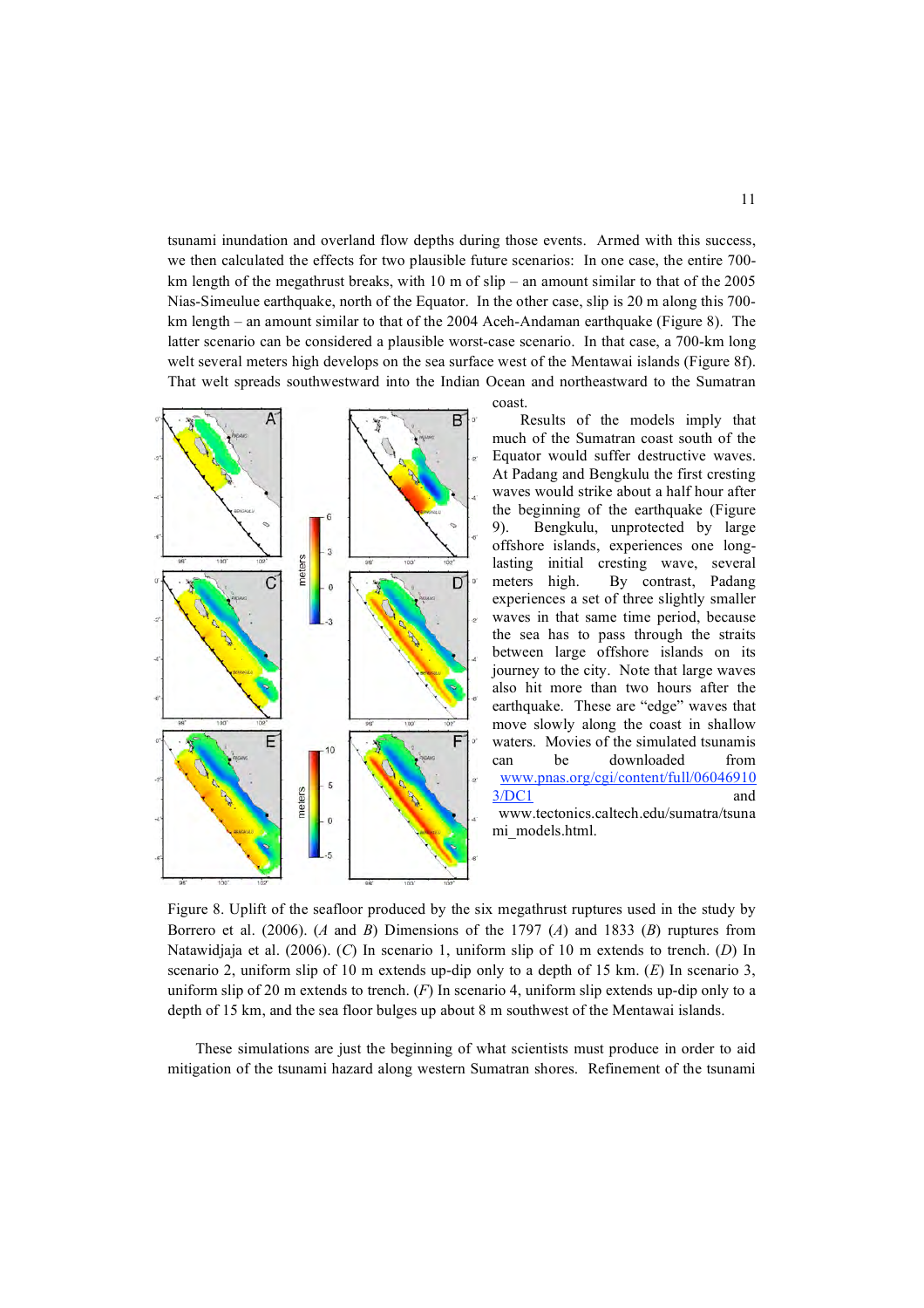source will be realized through ongoing studies of the deformations now being recorded by the SuGAr array of continuously recording GPS instruments. Already, the new GPS data are suggesting that the sources used by Borrero et al. (2006) are too large. Chlieh et al. (in review) use the GPS data and the coral record of the past 50 years to show that the locked patch of the megathrust offshore Bengkulu and Padang is no more than 600 km long, not the 700 km assumed in the models of Figure 8. This implies sizes for future west Sumatran

![](_page_11_Figure_1.jpeg)

tsunamis somewhat smaller than in those models.

The topography and shallow bathymetry used in tsunami modeling also play critical roles in determining the local characteristics of tsunamis. The models in Figure 9 use the most detailed topography and bathymetry that are readily available – bathymetry from standard hydrographic charts and topography from NASA's Shuttle Topography Radar Mission (SRTM). Higher-resolution data would enable significant improvements in estimating future inundation distances and overland flow depths. Our German colleagues have announced plans to collect such data for use in a next generation of tsunami maps. This effort promises to provide still more precise and reliable data from which to construct tsunami hazard maps.

Figure 9. Maps of computed tsunami flow depths and inundations over local coastal topography near Padang (*Upper*) and Bengkulu (*Lower*) for model scenarios 1 and 3. Pixel dimension is 200x200 m. Below each map is the corresponding tsunami time series. Each begins at the time of fault rupture and are for offshore locations at water depths of 5 m (red dot) and 10 m (black dot). Solid black line represents the extent of densely populated urban areas. The simulations of 1797 and 1833 tsunamis are consistent with sparse historical accounts. Simulations of plausible future events (Scenarios 1 and 3) show that both Padang and Bengkulu could be seriously impacted by future tsunamis. The effects at Bengkulu, unprotected by offshore islands, will likely be more severe than at Padang.

## **PUBLIC EDUCATION**

It is beyond the scope of this paper to discuss in any detail the aspects of earthquake and tsunami hazard mitigation that should follow on the heels of the basic scientific definition of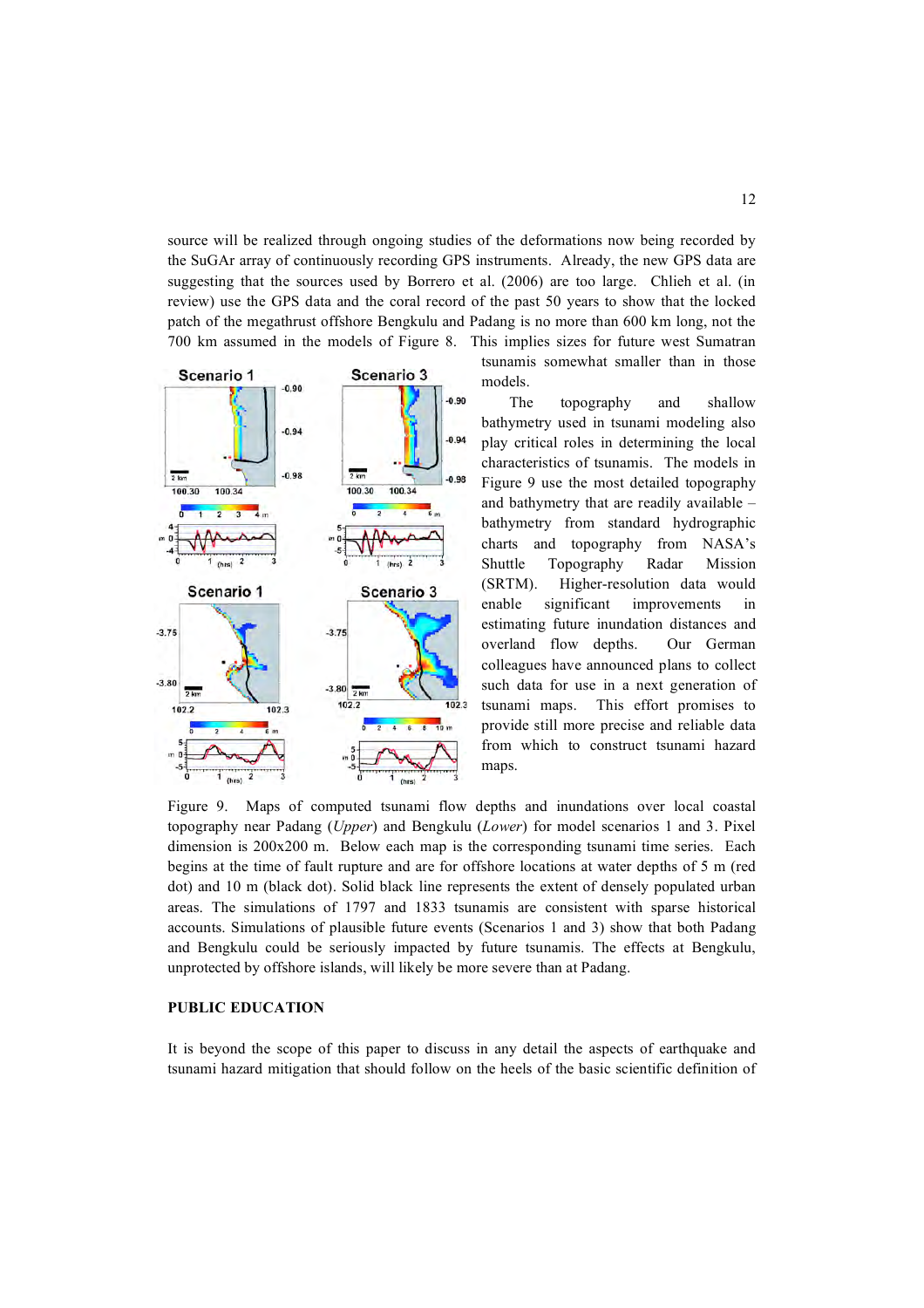the problem, summarized above. I have, however, explained my views about this in a previous paper (Sieh, 2006). Still, let me mention briefly what our group has done in the way of public education in Sumatra. In a nutshell, we have tried to teach people there why earthquakes and tsunamis occur and to keep our work in public view, to encourage preparations, preparedness and change.

In the course of many visits to Sumatra, we have developed friendships with and admiration for many of the people of Sumatra, as well as an awareness of the hazards to which they are exposed. Starting in 2004, my colleagues and I began a program of public education in the Mentawai Islands, which is where much of our research has been focused. The program has had several elements. One is a set of posters that we have had distributed and put up in public spaces such as offices and businesses. These posters are in three languages—English

![](_page_12_Picture_2.jpeg)

(for the tourists and surfers), Mentawai (the local language) and Indonesian. They explain in a straightforward way about the research we are doing and our main findings, and what these findings mean in terms of earthquake and tsunami hazards. A small part of the posters introduce some of the steps can be taken to reduce these hazards. Literacy rates are high, so these posters reach much of the population in the villages that we visit. Copies of the posters are available for downloading at www.tectonics.caltech.edu/sumat ra/public.htm. Figure 10 is our most recent poster, which is aimed at the populations on the mainland coast of Sumatra.

Figure 10. The English version of the latest in our series of educational posters is aimed at coastal residents of mainland Sumatra. These posters present the science behind the earthquake and tsunami hazard. Additional efforts will be necessary to mitigate the hazards.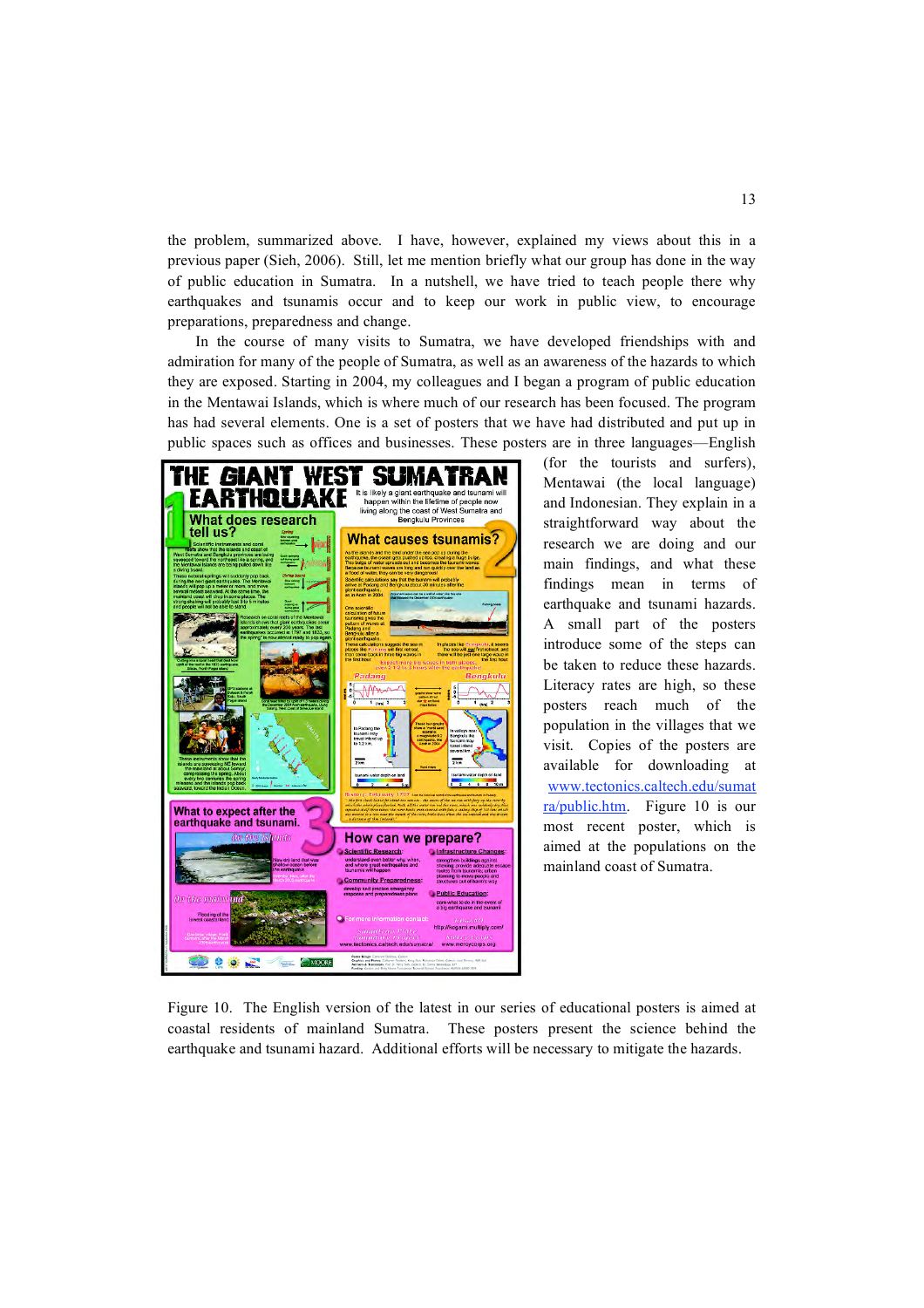The 2004 and 2005 disasters have greatly aided our educational efforts. Sadly, it has taken disasters of this magnitude to draw public attention to earthquake and tsunami hazards and to the connection between them. The population of Padang has in fact been put in a state of great anxiety by the events to the north. The sequence of aftershocks mentioned earlier, which were situated close to Padang, caused great distress there -- I have been told that some people even died in traffic accidents while attempting to leave the coastal zone. Of course, this state of anxiety will gradually abate.

Thus it is critically important to seize the opportunity brought about by the 2004 and 2005 disasters to educate local communities about the actions they can take to protect themselves from the next giant Sumatran earthquakes. The main message that needs to be communicated is that people should respond to a long-lasting earthquake—say one lasting 45 s or more—by running or cycling to high ground or inland, but that this is not necessary with the morefrequent small earthquakes that typically last 10–15 s. In addition, people should be urged to support programs for changes in infrastructure and development of emergency response capabilities.

## **THE INFRASTRUCTURE—BUILDING AND PLANNING FOR SAFETY**

Another critically important aspect of hazard mitigation in western coastal Sumatra is dealing effectively with the enormous exposure of communities to shaking and tsunami inundation. The current situation is akin to an overnight campout in the middle of a not-so-busy street. Most of the night, the campers slumber peacefully. When a pair of headlights appears up the street, someone is supposed to wake everyone up so that they can flee before the car plows through the tents. Far better if the tents had been pitched in the front yard rather than in the street! Thus, the two key questions concerning how to build safely in coastal regions exposed to megathrust earthquakes and tsunamis are first, where to build and second, how to build.

As to the where, it is all too apparent that many Sumatrans now live in what at the time of a great tsunami are the wrong places -- low-lying areas close to the ocean, estuaries or rivers. In the December 2004 tsunami, in particular, but also in the March 2005 tsunami, low-lying areas in Aceh and North Sumatra were utterly devastated. In some coastal towns on the northwest coast of Aceh barely a trace of human habitation remained after the tsunami; in such towns, 90% or more of the inhabitants died. It will take decades or longer to recover from these immense losses.

The damage caused by these events was not limited to the destruction during the tsunami itself. In addition, the drop in the land surface that accompanied the rupture has left many coastal areas permanently under water, as can be seen in satellite images of Aceh and North Sumatra provinces after the 2004 and 2005 earthquakes. These changes in the coastline will lead, over years or decades, to further destructive effects. The sea continues to eat away at the subsided coastal plain, moving the coastline even farther inland. Rivers, finding themselves flowing too steeply down to the ocean, will respond by flooding more widely and by cutting new channels.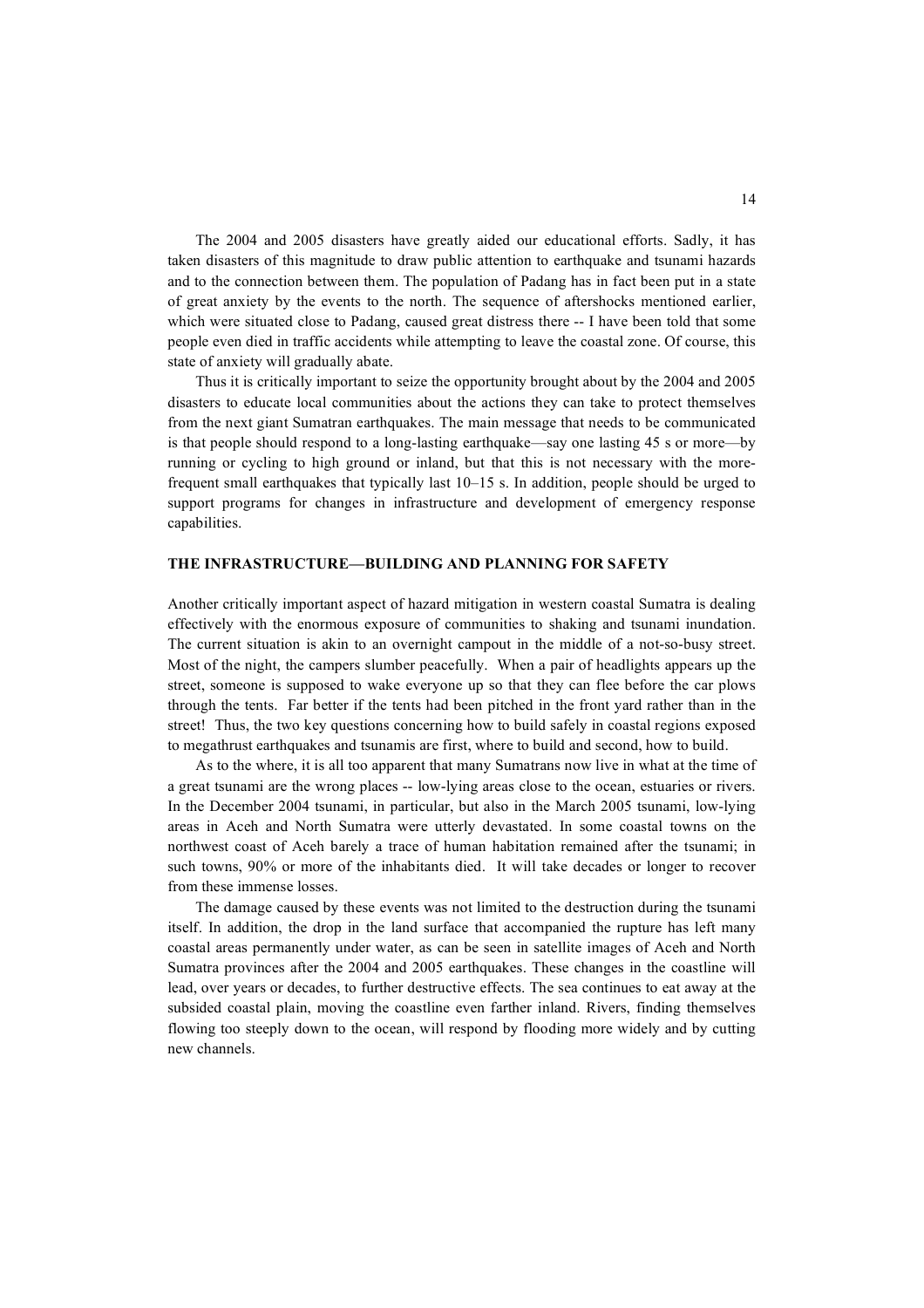All these processes, though completely natural and inevitable, will be very disruptive to the populations that are attempting to rebuild in the affected areas. How far away from the beach must a new coastal road be built? Where should bridges be located? How close to a riverbank can homes be safely built? To answer questions of this kind requires the expertise of coastal and fluvial geomorphologists, combined with a detailed understanding of local conditions. Nations with scientific and engineering capabilities in these areas could provide such experts, who would assist in the development of land-use plans and train Indonesian scientists in these fields.

As to the question of how to build, the issue is not tsunami resistance – rather, it is seismic resistance. Currently, building techniques on the islands, and to some extent on the mainland coast, are so elementary that quite inexpensive steps can be taken to strengthen people's homes against earthquakes. Most notably, a typical island home is supported by posts that are simply perched on blocks of coral that are laid on the ground. In even a moderate earthquake such structures come off their 'foundations' and, very often collapse. This failure mode can be prevented by anchoring the posts to inexpensive concrete footings set 18 inches into the ground.

## **CONCLUSIONS**

I hope I have convinced you that scientific understanding of earthquakes and tsunamis provides the foundation for mitigating the baleful effects of future earthquakes and tsunamis in Sumatra. The discovery of the potential for great earthquakes and tsunamis along the coast of Sumatra south of the Equator has laid the foundation for efforts at mitigation. Although more scientific work is needed, we have already identified, to first order, which megathrust patches offshore Sumatra are currently locked and therefore storing strain. And we have begun to calculate the characteristics of plausible tsunamis generated by future failure of these patches.

Most of the large, active megathrusts throughout south and southeast Asia are not as well known as the one offshore western Sumatra. It should come as no surprise then that the hazards posed by these megathrusts are too poorly known to give much insight into the levels and specifics of preparation, education and change required. Here are just a few glaring examples:

How great is the danger posed by the section of the Sunda megathrust off the southern shore of Java, one of the most densely populated coasts on Earth? Isn't it astonishing that no one really knows? We know from the tsunami disaster of July 2006 that even moderate earthquakes there have the potential to generate locally dangerous tsunamis. But is it possible that the megathrust south of Java could also generate a much larger earthquake, say an 8.5 or 9, which would produce a far more devastating tsunami along one of the most densely populated coasts on Earth? A program of continuous geodetic monitoring would be one simple step toward answering this question.

Which sections of the Himalayan megathrust will break next? It is well known that this giant fault produces great earthquakes from Pakistan through India and Nepal to Bangladesh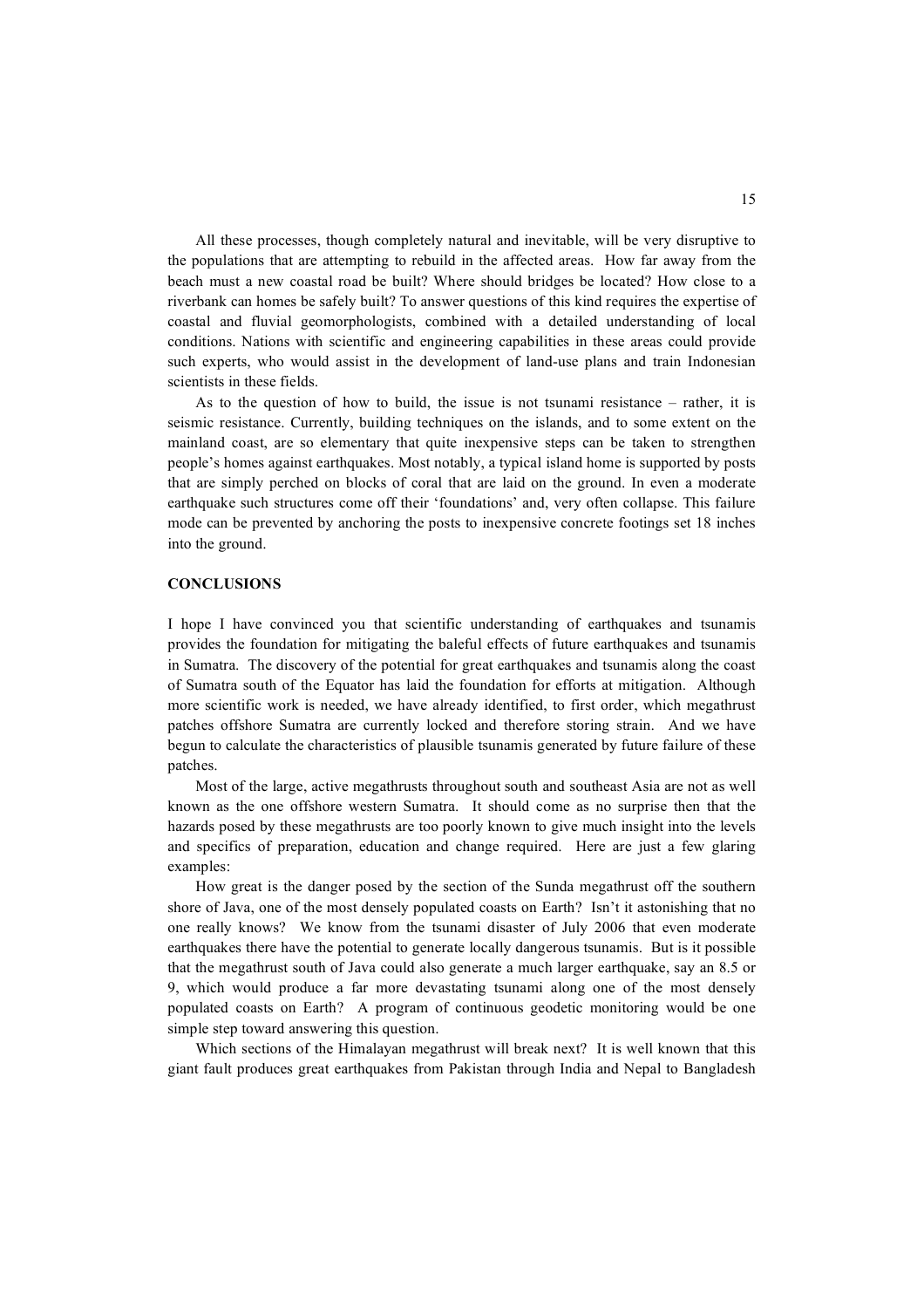(Bilham, 2006), but next to nothing is being done to address the vulnerabilities of the populations it threatens. One can hope that a greater level of specific scientific information would lead to more specific information that would, in turn, motivate serious mitigation activities. Lacking such efforts, one can only wonder which megacity of the Gangetic plain will be the first to lose the gamble that it has placed by virtue of its inattention to the problem.

What is the potential of the Manila megathrust, which traverses 1200 km of the South China Sea from the Philippines to Taiwan? If its entire length were to rupture in one event, the earthquake and ensuing tsunami would rival the Indian Ocean event of 2004. Yet no one knows whether this is possible. Paleotsunami studies of coastal Vietnam and southern China could begin to address this question. Geodetic investigations would be more difficult, because there are no islands near the megathrust upon which to site GPS stations. Nonetheless, the prospect is important enough to communities on the coast of the South China Sea (such as Macau and Hong Kong) that an expensive submarine GPS system might be warranted.

Throughout south and southeast Asia, scientists do not have the public and governmental support necessary to effectively evaluate the potential for large earthquakes and tsunamis. As a result, tragedies like the 2004 tsunami come as great surprises. Moreover, the other important links in the hazard-mitigation chain -- public education, emergency response preparedness and infrastructural resilience – do not occupy a prominent place on most agendas. Maintenance of this *status quo* throughout south and southeast Asia will prove tragic and expensive, for without strong chains linking scientific discovery to mitigation, other events as profoundly disturbing to human well-being as the 2004 tsunami will strike elsewhere in the coming century.

Even along the western coast of Sumatra, where scientific studies are well advanced, the links between science and mitigation efforts are weak. For although scientific discovery there has shown that a large earthquake and tsunami are very likely within the next few decades, activities aimed at reducing the exposure of the coastal communities are too meager to make more than slight progress in solving the problem.

One test of whether humanity acts responsibly in the next millennium is this: can we marshal the visionary persistence needed to take charge of our future? Or will we carry on as we did throughout most of the past—simply reacting to tragedies as they happen? If the answer is the latter, then there will continue to be more tragedies like that of 26 December 2004.

### **REFERENCES**

Bilham, R. (2006). Dangerous Tectonics, fragile buildings, and tough decisions: Science, v. 311.

- Borrero, J., Sieh, K., Chlieh, M., and Synolakis, C. (2006). Tsunami inundation modeling for western Sumatra: *Proc. Natl. Acad. Sci.*, v. 103, p. 19673-19677.
- Briggs, R., Sieh, K., Meltzer, A.S., Natawidjaja, D., Galetzka, J., Suwargadi, B., Hsu, Y.J., Simons, M., Hananto, N., Suprihanto, I., Prayudi, D., Avouac, J.-P., Prawirodirdjo, L., and Bock, Y. (2006). Deformation and slip along the Sunda megathrust in the Great 2005 Nias-Simeulue earthquake.: *Science*, v. 311, p. 1897-1901.